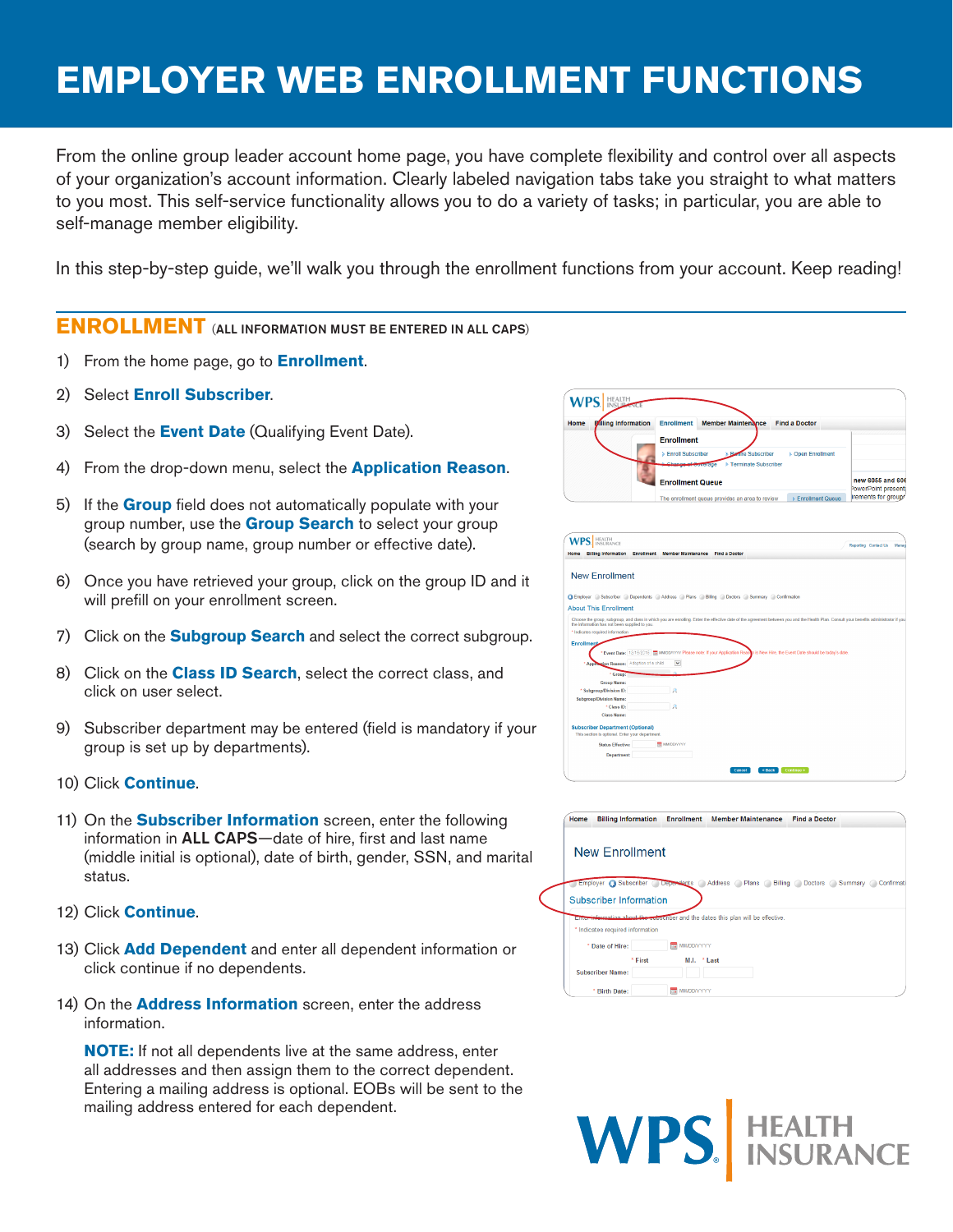15) On the **Plan Selection** screen, select or decline the applicable coverages. *(Be sure to complete both the Medical and Rx sections of this screen.)*

**NOTE:** Indicate whether the subscriber and dependents have other coverage, Medicare, or prior insurance. Based on your responses you may need to complete additional information regarding the other insurance coverage.

- 16) On the **New Enrollment Summary** screen, review all previously entered information for accuracy. Attach any necessary documents to the application on this screen, such as Certificates of Creditable Coverage.
- 17) Once all information is verified, check that you agree with the legal disclaimer and **Complete Enrollment**.
- 18) You will receive a confirmation page with reference number and a PDF of the application.



NOTE: If ID cards are needed right away, you may order them under the Member Maintenance, Order ID card section. This will also allow you to print a temporary ID card once your order is completed.

## **MAKING CHANGES DURING OPEN/ANNUAL ENROLLMENT**

The Open Enrollment option is available only during the 30 days prior to the group renewal date.

- 1) From the home page, go to **Enrollment**.
- 2) Select **Open Enrollment**.
- 3) Use **Member Search** to find the subscriber you wish to update.
- 4) Select the subscriber or dependent you wish to update.
- 5) Continue through the screens to update subscriber information, dependent information, addresses, qualifying events, sub groups, and plans for the subscriber and any dependents.
- 6) The summary screen will show all the current changes for review prior to clicking **Complete Enrollment**.

|                             | <b>WPS.</b> HEALTH         |                                                                      |                                                                                               |                         |
|-----------------------------|----------------------------|----------------------------------------------------------------------|-----------------------------------------------------------------------------------------------|-------------------------|
| Home                        | <b>Billing Information</b> | <b>Enrollment</b>                                                    | <b>Member Maintenance</b>                                                                     | <b>Find a Doctor</b>    |
|                             | New Enrollmer              | <b>F</b> nrollment<br><b>Enroll Subscriber</b><br>Change of Coverage | Rehire Subscriber<br><b>&gt; Terminate Subscriber</b>                                         | <b>Dpen Enrollment</b>  |
| <b>B</b> Employer           | Subscriber (               | <b>Enrollment Queue</b>                                              |                                                                                               |                         |
| <b>About This Enrollmer</b> |                            |                                                                      | The enrollment queue provides an area to review<br>and approve enrollments made in your plan. | <b>Enrollment Queue</b> |

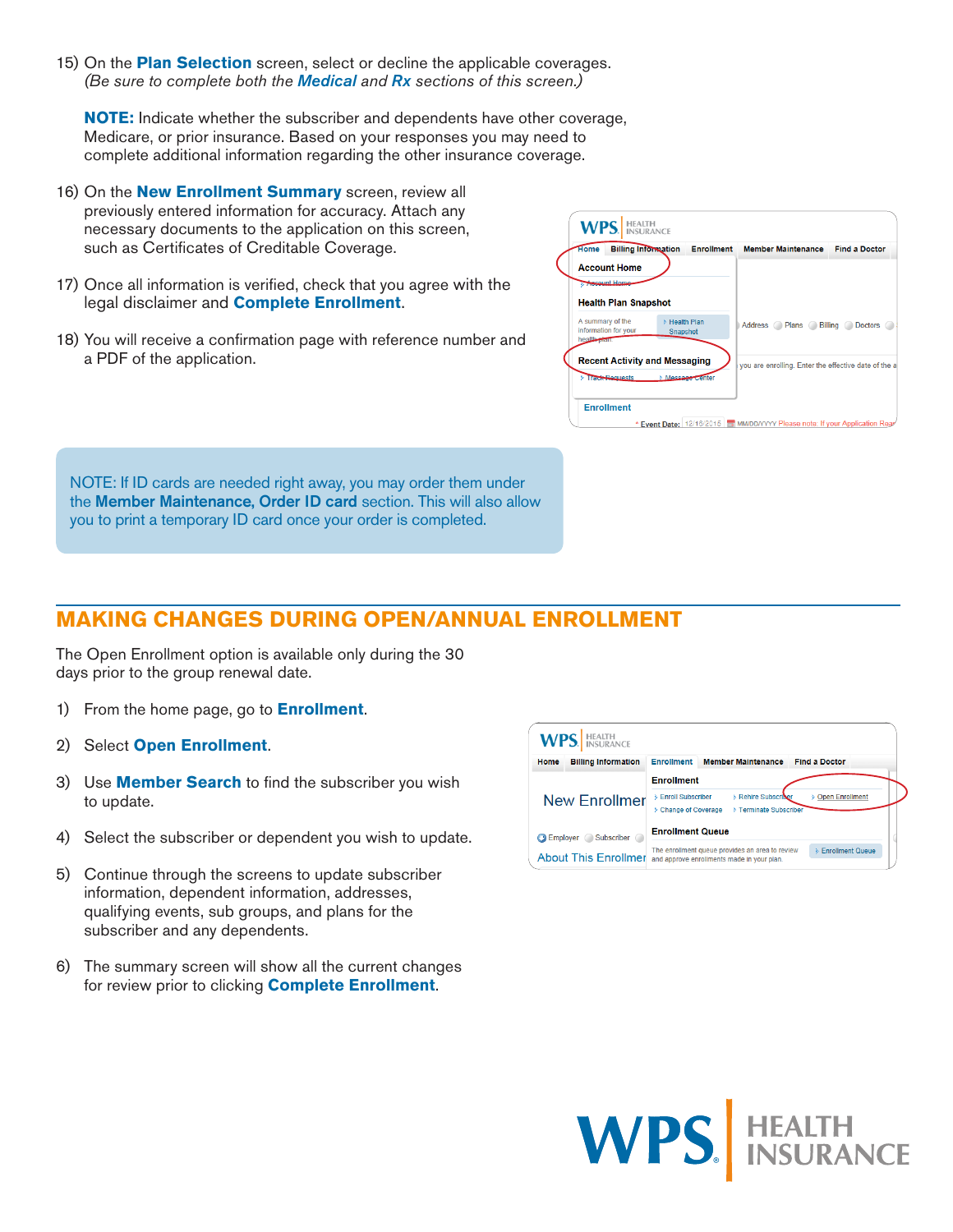#### **ADDING A DEPENDENT TO AN EXISTING SUBSCRIBER**

- 1) From the home page, go to **Enrollment**.
- 2) Select **Change of Coverage**.
- 3) Use **Member Search** to find the subscriber you wish to update.
- 4) Select the subscriber when adding dependents to the plan.
- 5) Select the **Effective date, Type of change** and **Event** (for life changes).
- 6) On the **Update Coverage Information** screen, click **Add Dependent**.
- 7) Complete all fields on the dependent information screen and click **Continue**. Note: Please enter 999-99-9999 if newborn SSN is unknown.
- 8) Verify the information on the dependent list screen and click **Continue**.
- 9) Verify the information on the **Address List and Member Assignments** screen and click **Continue**.
- 10) On the **Plan Selection**, verify the Medical plan that has prefilled and select the correct drug plan information.
- 11) Verify all information on the **Update Coverage Information** screen and then click **Complete Enrollment**.

### **CHANGING SUBSCRIBER/DEPENDENT INFORMATION**

Member Maintenance allows you to make updates to subscriber and dependent addresses, order ID cards, other insurance, and personal information.

Under Member Details, you may update the following items:

- Name
- Date of birth
- **Marital status**
- **Gender**
- **SSN**

1) From the home page, go to **Member Maintenance**.

- 2) Select **Member Details** (to update personal details).
- 3) Use **Member Search** to find the subscriber you wish to update.
- 4) Select the subscriber or dependent you wish to update.
- 5) Update the information and click **Continue**.
- 7) Verify the updates and click **Finish**.

|      | <b>WPS.</b> HEALTH         |                                                                                                  |                                           |           |
|------|----------------------------|--------------------------------------------------------------------------------------------------|-------------------------------------------|-----------|
| Home | <b>Billing Information</b> | <b>Enrollment</b>                                                                                | <b>Member Maintenance</b>                 | Find a Dd |
|      |                            | <b>Enrollment</b><br><b>MILOR SUBSCRIPTER</b><br>> Change of Coverage<br><b>Enrollment Queue</b> | Rehire Subscriber<br>Terminate Subscriber | Ope       |

| <b>Member Maintenance</b> | <b>Find a Doctor</b>  |                                                         |
|---------------------------|-----------------------|---------------------------------------------------------|
| Update Member Information |                       |                                                         |
| Change Address            | <b>Member Details</b> | CG S                                                    |
| <b>Order ID Card</b>      | <u>A Other Health</u> |                                                         |
|                           | Insurance             |                                                         |
|                           |                       | on the new 6055 at<br>rune a room at this PowerPoint pr |
|                           |                       | 6056 reporting requirements for                         |
| ar Home                   |                       | coverage. If you have questions                         |